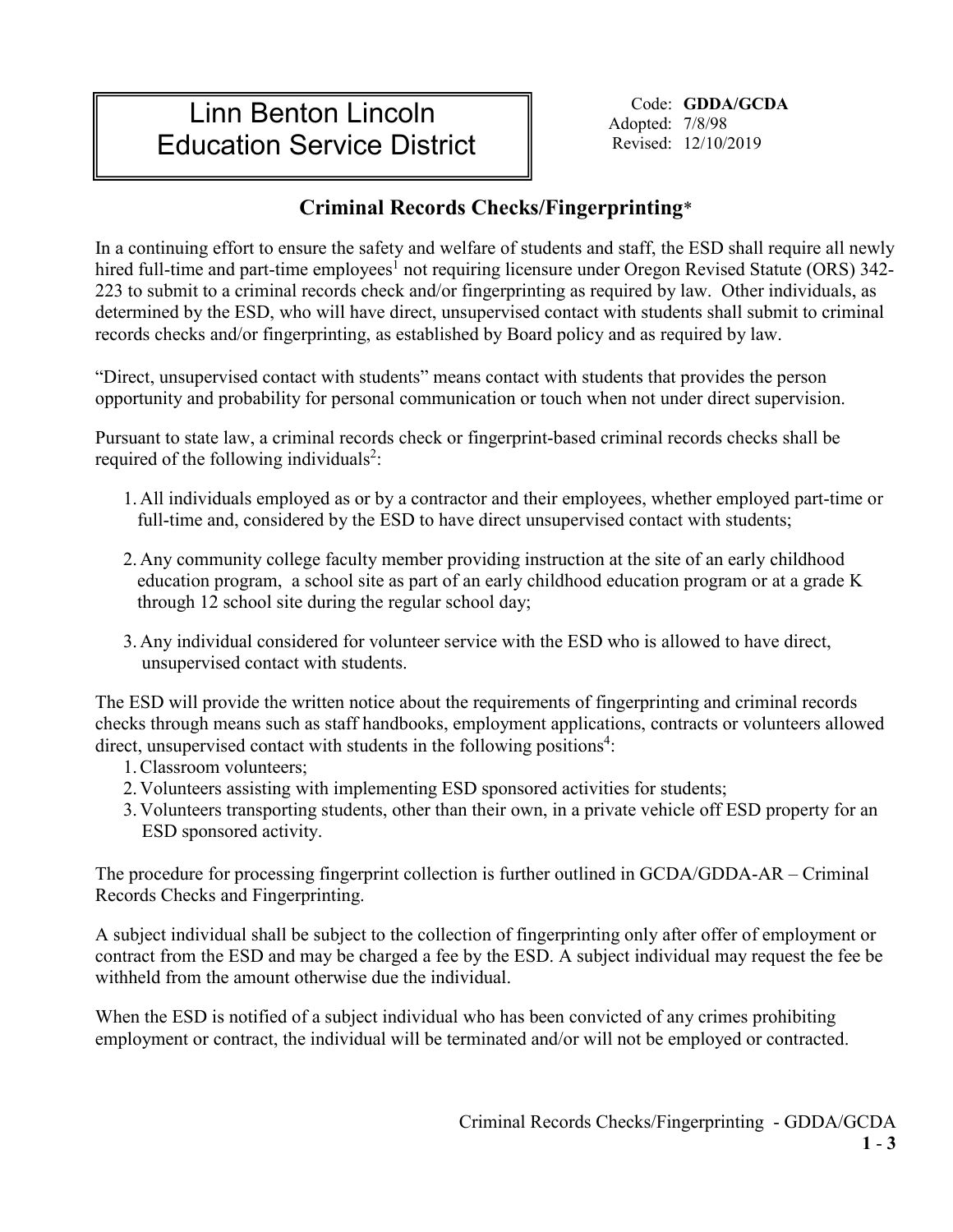When the ESD is notified of a subject individual who knowingly made a false statement as to presence of convictions that would not otherwise prohibit his/her employment or contract with the ESD, as provided by law, may be employed or contracted with by the ESD.

The ESD's use of criminal history must be relevant to the specific requirement of the position, services or employment.

A volunteer who fails to disclose or knowingly makes a false statement or has been convicted of crimes listed in ORS 342.143, or the substantial equivalent of any of those crimes if the conviction occurred will immediately be terminated from the ability to volunteer for the ESD.

The ESD shall begin the employment of a subject individual or terms of an ESD contractor on a probationary basis pending the return and disposition of criminal records checks and/or fingerprinting.

The service of a volunteer may begin on a probationary basis pending the return and disposition of a criminal records check and/or fingerprinting.

The service of a volunteer into a position identified by the ESD as requiring a fingerprint-based criminal records check may begin on a probationary basis pending the return and disposition of a state and national criminal records check based on fingerprints.

The Superintendent shall develop administrative regulations as necessary to meet the requirements of the law.

#### **Appeals**

A subject individual may appeal a determination from ODE that prevents employment or eligibility to contract with the ESD to the Superintendent of Public Instruction as under ORS 183.413-183.470.

A volunteer may appeal a determination from a fingerprint-based criminal records check by ODE that prevents the ability to volunteer with the ESD to the Superintendent of Public Instruction as a contested case under ORS 183.413-183.470.

<sup>1</sup>Any individual hired within the last three months. A subject individual does not include an employee hired within the last three months if the ESD has evidence on file that meets the definition on Oregon Administrative Rule (OAE) 581-021-0510(11)(b).

2 Subject individuals and requirements are further outlined in GCDA/GDDA-AR-Criminal Records Checks and Fingerprinting.

<sup>3</sup>If the ESD allows volunteer service and the volunteers have direct, unsupervised contact with students, this policy language is required and ESDs are required to conduct criminal records checks on these volunteers.

<sup>4</sup>If the ESD requires fingerprinting for certain volunteer positions, the ESD is required to list those volunteer positions in board policy.

### END OF POLICY

#### **Legal Reference(s):**

[ORS 181A.2](https://www.oregonlaws.org/ors/chapter/181)30

[ORS 181A.1](https://www.oregonlaws.org/ors/chapter/181)80<br>
ORS 181A.230<br>
ORS 326.607